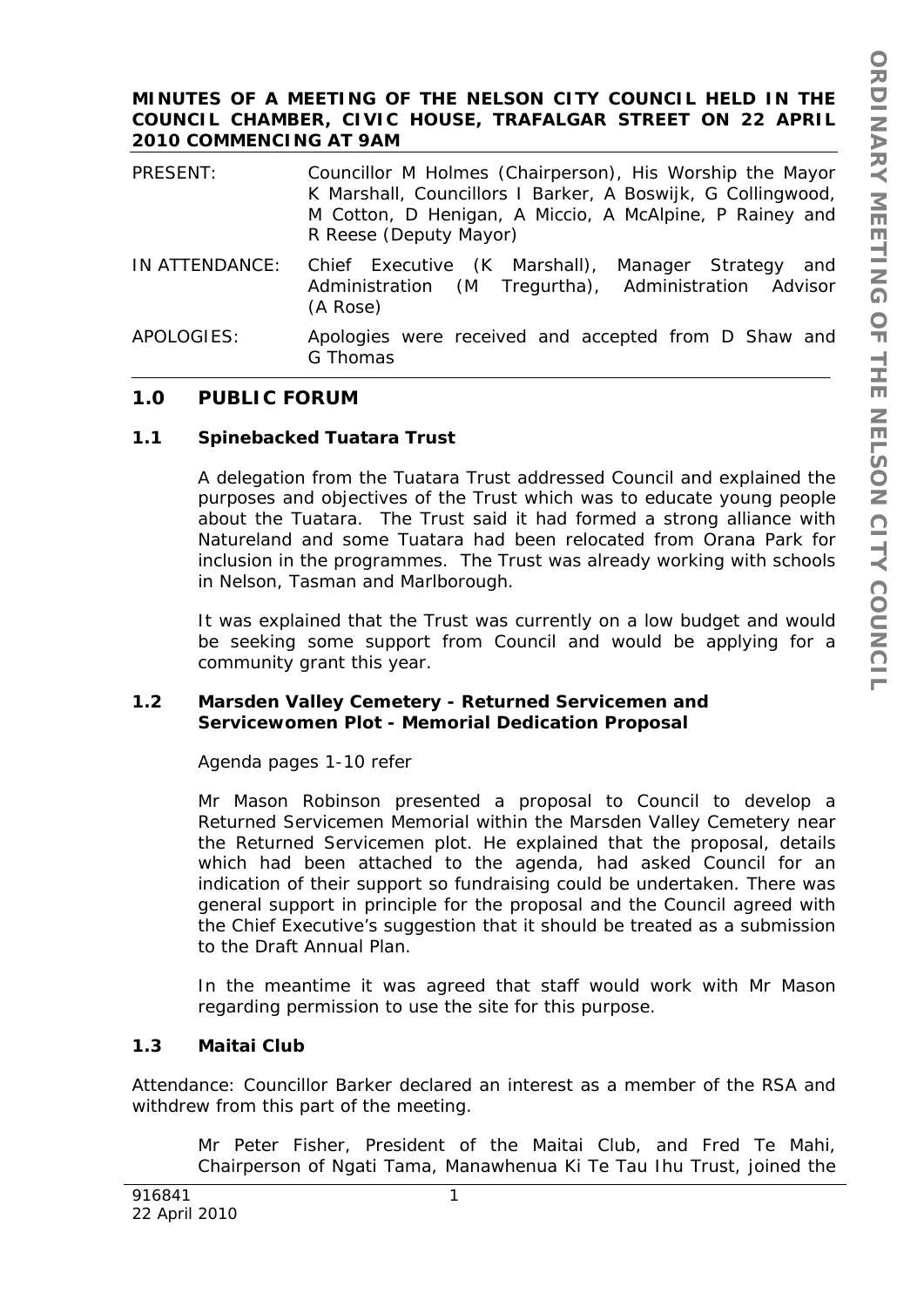meeting and spoke to a letter from Mr Fisher dated 19 April 2010 which had been circulated to Councillors.

The letter requested that Council agree to grant a new lease as soon as possible to the Ngati Tama Manawhenua Ki Te Tau Ihu so that the Maitai Club could pay its creditors and the facility can be back in operation as a community asset under the control of the Trust. In answer to questions, Mr Fisher said that the Maitai Club will be unable to service the existing debt with Nelson Building Society as of this month and also had creditors within the city totalling \$100,000.

The Council heard from Mr Te Mahi that the club was an ideal site for a cultural centre for the Trust and the Trust was prepared to spend a considerable sum of money bringing the facility up to standard, but not unless the Council granted an extension to the lease which currently expired in 2014. The Chief Executive explained that the Council found itself in difficulty as land owner and while it was happy to reassign the lease it could not extend the lease at this time. Normally discussions regarding a renewal of the lease would be expected to take place in 2013, he said.

The Chairperson thanked Mr Fisher and Mr Te Mahi for their presentation.

# **2.0 CONFIRMATION OF MINUTES**

Resolved

*THAT the minutes of the ordinary meeting of the Nelson City Council held on 8 April 2010 be confirmed as a true and correct record.* 

Holmes/His Worship the Mayor **Carried** 

# **3.0 REPORTS PERFORMANCE**

### **3.1 Nelson/Tasman Business Trust Strategic Plan and Business Plan 2009/2010**

Report No 907327, agenda pages 19-45 refer

Trustee Lynne Harrison and Manager Sarah Holmes from the Nelson Tasman Business Trust joined the meeting and gave a powerpoint presentation on the Trust and answered questions on the Strategic Plan and Business Plan 2009/2010. The Council congratulated the Trust on its work.

Resolved

# *THAT the Nelson Tasman Business Trust Strategic Plan and Business plan 2009/2010 be received.*

Reese/Henigan Carried Carried Carried Carried Carried Carried Carried Carried Carried Carried Carried Carried Carried Carried Carried Carried Carried Carried Carried Carried Carried Carried Carried Carried Carried Carried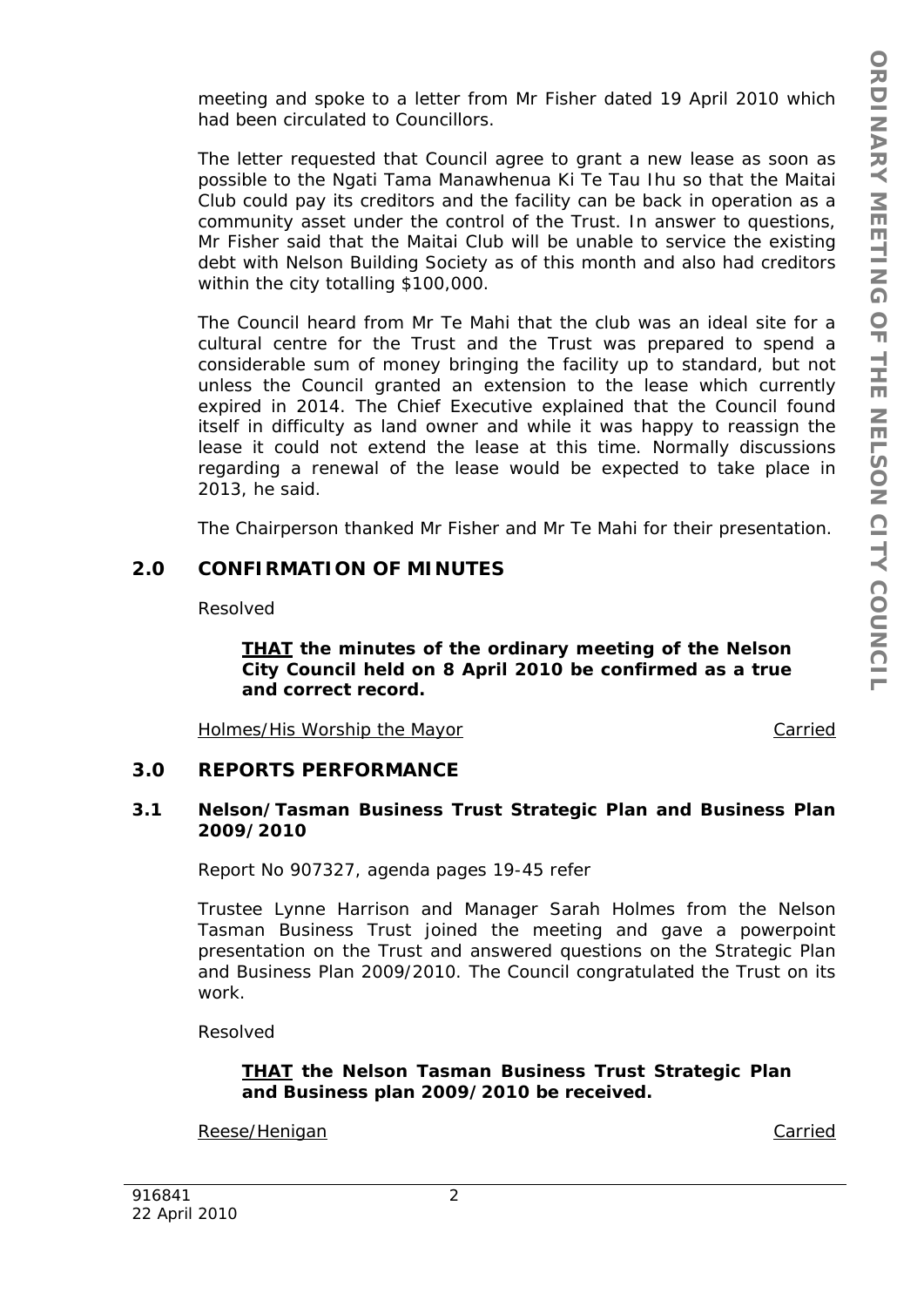# **4.0 REPORTS POLICY**

### **4.1 Gambling Policy – Appointment of Councillor to Hear Public Submissions and Make Recommendations to Council**

The Chairperson explained that in accordance with Section 47A(7) of the Local Government Official Information and Meetings Act 1987 the reason why the item was not on the agenda, and the reason why discussion of this item could not be delayed until a subsequent meeting, was because it came to hand after the agenda had closed and it needs to be considered at this meeting because of the need for urgency. Accordingly a procedural resolution was required before any discussion can take place.

Resolved

*THAT the item regarding Gambling Policy – Appointment of Councillor to Hear Public Submissions and Make Recommendations to Council be considered at this meeting, pursuant to Section 46A(7) of the Local Government Official Information and Meetings Act 1987, because of the need for urgency.* 

#### Holmes/Boswijk Carried

The Chief Executive explained that at the Council meeting held on 25 March 2010 it was resolved: -

Resolved

#### *THAT the attached draft Gambling Policy be released to the public under the Local Government Act 2002 special consultative procedures;*

*AND THAT Councillor Miccio, and Councillor Barker, and Councillor Boswijk be appointed to hear public submissions and make recommendations to Council on changes to the draft.* 

Since the meeting, Councillor Miccio has advised that he is no longer able to perform this duty and consequently there was need to appoint a replacement.

Resolved

*THAT Councillor Collingwood be appointed to replace Councillor Miccio to hear public submissions and make recommendations to Council on changes to the draft Gambling Policy.* 

#### Boswijk/His Worship the Mayor Carried

Attendance: the meeting adjourned for morning tea from 10.30am to 10.40am.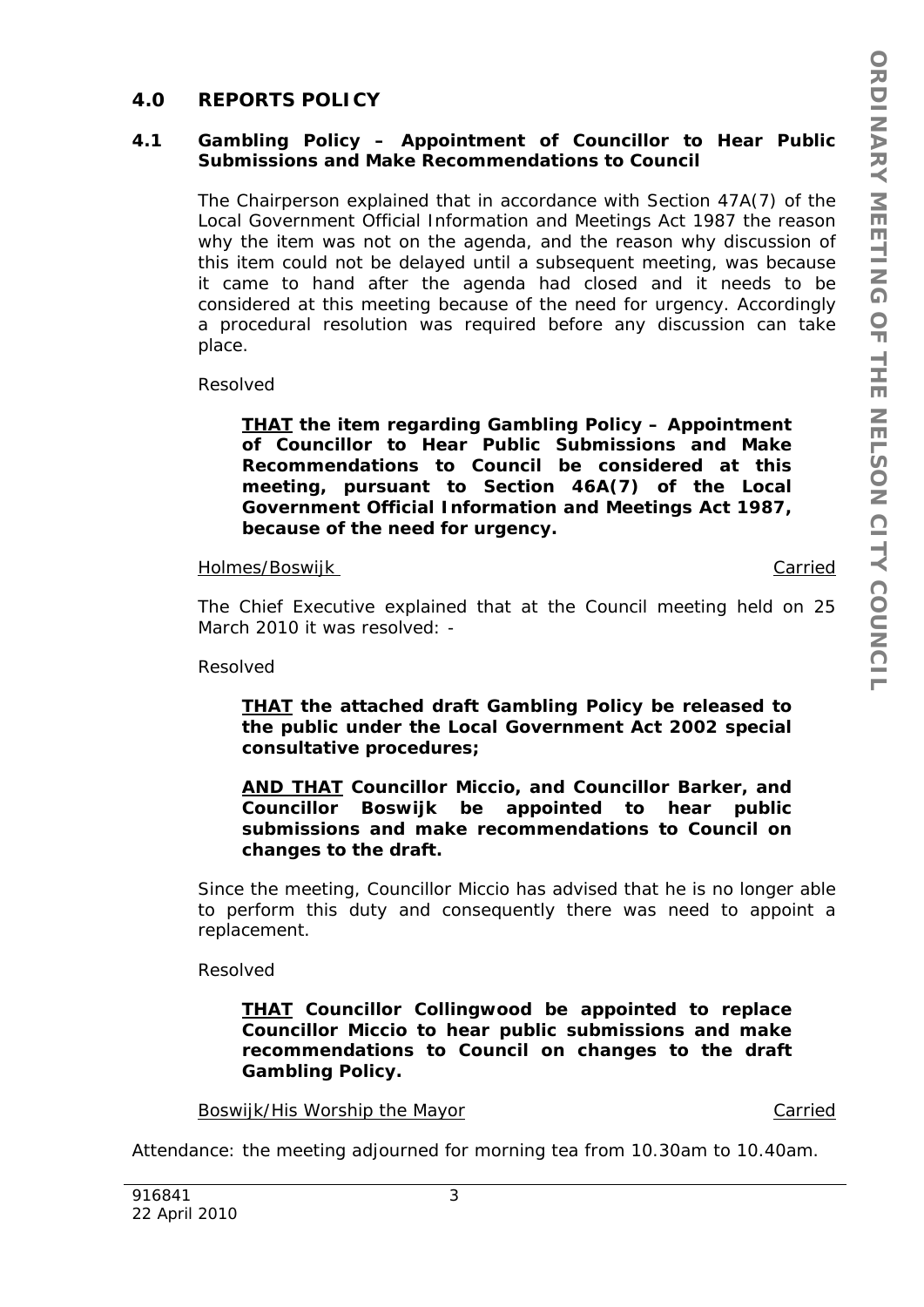# **5.0 REPORTS POLITICAL**

#### **5.1 Electoral System - Triennial Election 2010**

Report No 904764, agenda pages 81-84 refer

The electoral officer Mr Warrick Lampp joined the meeting. The Chief Executive presented the report and gave a background to the recommendations it contained. He also recommended that the 12 August be the last meeting of Council for substantive issues as this coincided with the date on which nominations for Council closed.

In answer to a question Mr Lampp explained the number of organisations that his company was responsible for running the elections for. They included 13 territorial authorities and 3 district health boards, he said.

Mr Lampp confirmed that provisional election results would be available on Saturday 9 October 2010 but they would not be the final results as they would not contain the results for the special votes.

There was some discussion regarding the order that candidates names would appear on the ballot paper and in answer to a question Mr Lampp confirmed that current best practise around the country suggested that full random order was the most fair system.

Resolved

*THAT in accordance with Section 79 of the Local Election and Polls Act 2001 the voting documents in respect of the 2010 Nelson City Local Authority triennial election be processed during the voting period;* 

*AND THAT the candidates' names on the voting papers for the Nelson City Council elections be in full random order;* 

*AND THAT the recommendations of the Office of the Auditor General be adopted regarding communications in the pre-election period.* 

#### Henigan/Boswijk **Carried**

The Chairperson thanked Mr Lampp for his attendance.

#### **6.0 REPORTS PERFORMANCE**

### **6.1 The Bishop Suter Trust Board 2009/10 Statement of Intent and 2009/10 Half Yearly Report**

Report No 905654, agenda pages 46-80 refer

The Deputy Chairperson Donna Hiser and the Director Julie Catchpole from the Bishop Suter Trust Board joined the meeting and answered questions on the Strategic Plan and Half Yearly Report.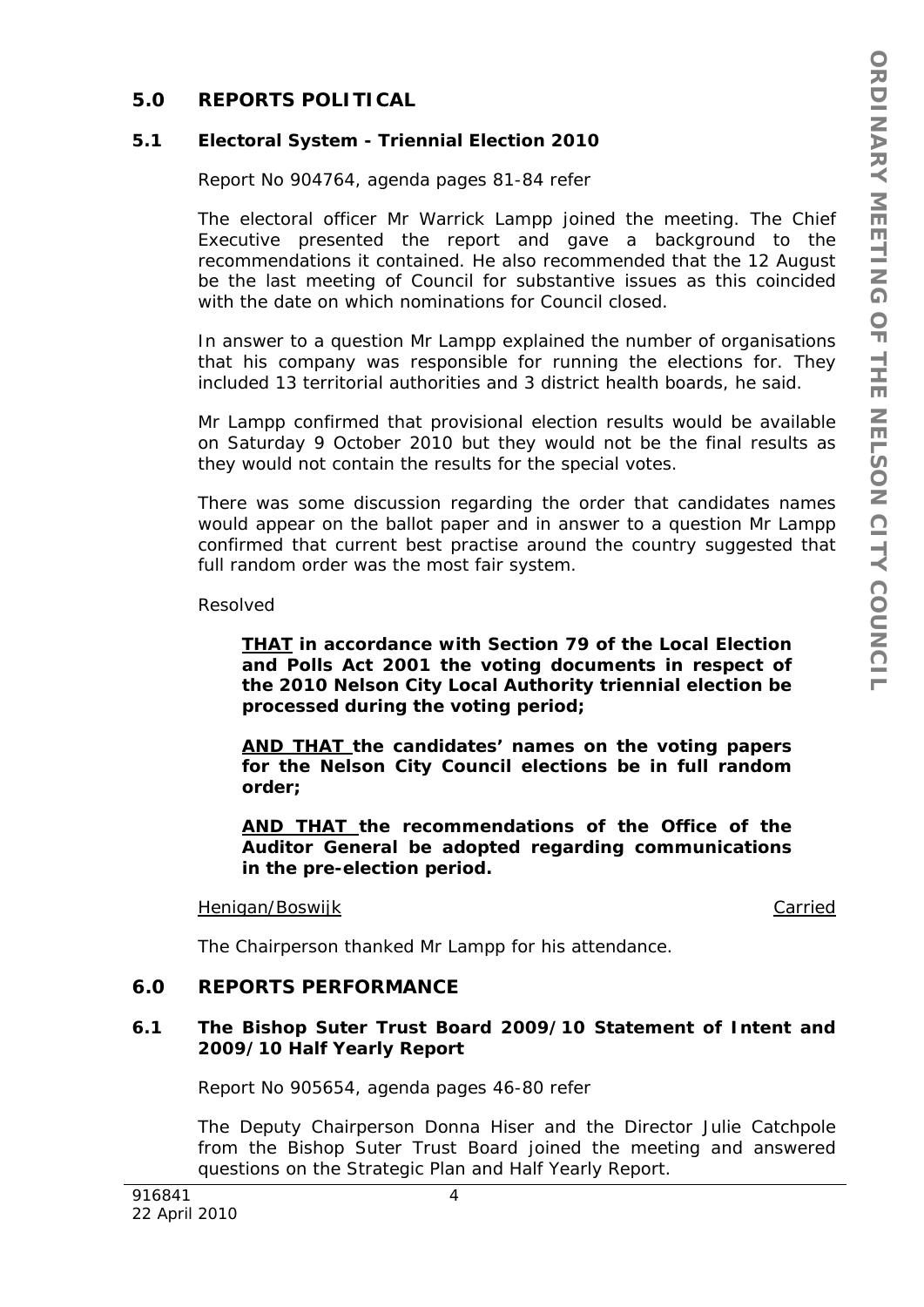It was agreed that Council needed to have a discussion at some stage about producing a standard model for its arms length organisations to use when preparing their Statements of Intent. Ms Hiser said that a model document would be very helpful.

Resolved

### *THAT the Bishop Suter Trust Board Statement of Intent 2009/10 be approved for signing;*

### *AND THAT the half yearly report be received.*

Boswijk/McAlpine Carried Carried Carried Carried Carried Carried Carried Carried Carried Carried Carried Carried Carried Carried Carried Carried Carried Carried Carried Carried Carried Carried Carried Carried Carried Carri

### **7.0 REPORTS POLICY**

#### **7.1 Te Tau Ihu Treaty Settlement: River and Freshwater Redress**

Report No 907458, agenda pages 85-90 refer

The Divisional Manager Planning and Consents joined the meeting and presented the report which was to enable the Council to receive and consider the river and freshwater redress proposal as part of the Te Tau Ihu Treaty Waitangi settlement as well as to seek Council support for the proposal for a Rivers and Freshwater Advisory Committee and to confirm that support to the Justice Department.

There was concern from a minority of Council that a decision was being sought without Council having the full facts particularly as to cost. In reply the Divisional Manager Planning and Consents referred to the Deed of Settlement outline on pages 89 and 90 of the agenda.

In answer to other questions the Divisional Manager Planning and Consents said that Nelson City Council was the first of the three Top of the South Councils to consider this proposal and, although it was not a requirement for Council to endorse this process, he said that Council should endorse it in good faith and continue to participate.

Resolved

### *THAT the Council support the proposal to form a Rivers and Freshwater Advisory Committee for Te Tau Ihu;*

*AND THAT the Justice Department be informed of the Council's support for the proposal.* 

| Councillor Collingwood                   | <b>No</b>  |
|------------------------------------------|------------|
| Councillor Boswijk                       | <b>Yes</b> |
| <b>Councillor Barker</b>                 | No.        |
| Councillor Barker called for a division. |            |
| Reese/Boswijk                            | Carried    |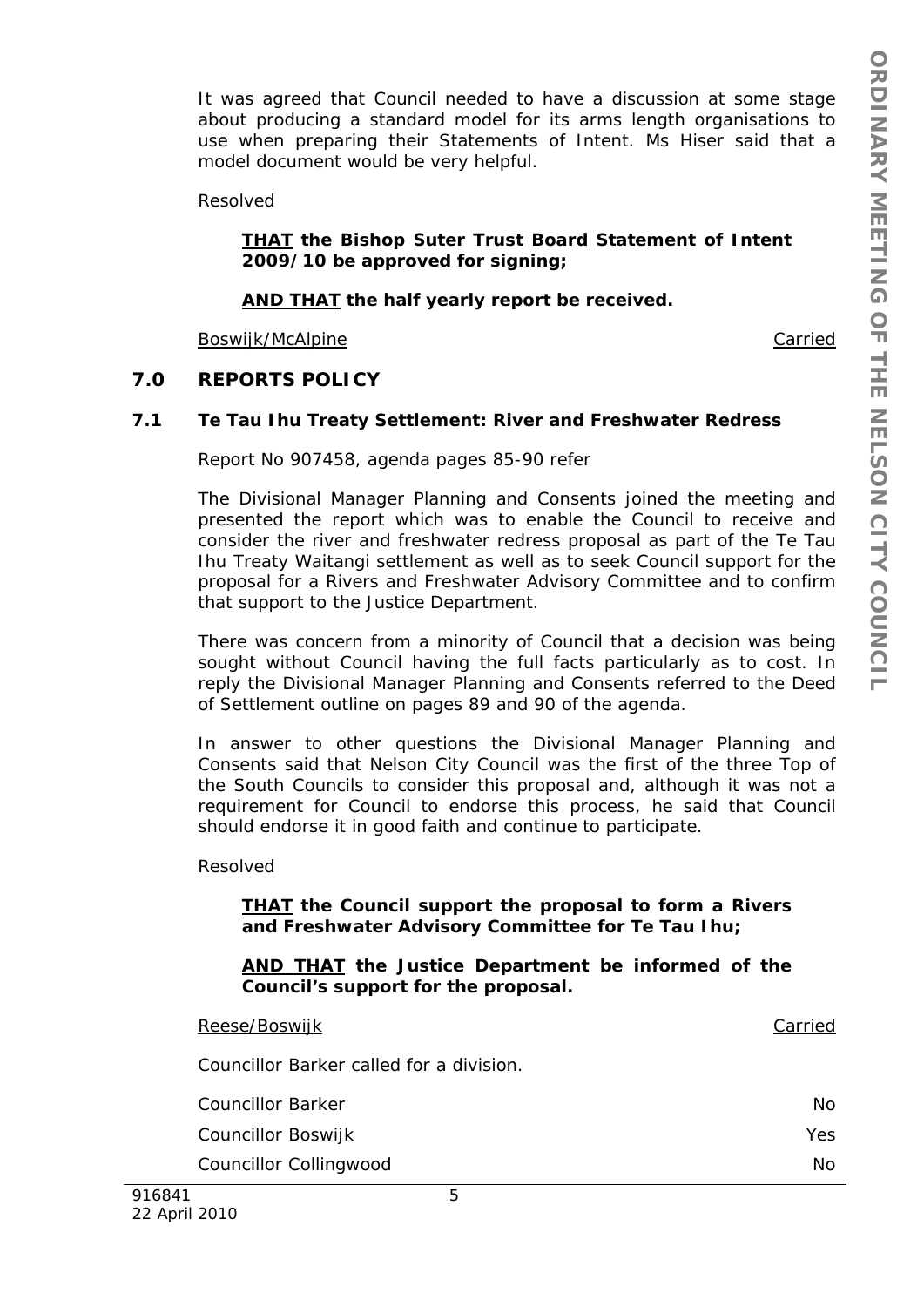| <b>Councillor Cotton</b>   | Abstain    |
|----------------------------|------------|
| Councillor Henigan         | Abstain    |
| <b>Councillor Holmes</b>   | Yes        |
| <b>Councillor Miccio</b>   | <b>Yes</b> |
| <b>Councillor McAlpine</b> | Yes        |
| <b>Councillor Rainey</b>   | <b>Yes</b> |
| <b>Councillor Reese</b>    | Yes        |
| <b>Councillor Shaw</b>     | Absent     |
| Councillor Thomas          | Absent     |
| His Worship the Mayor      | Yes        |
|                            |            |

The Chairperson declared that the resolution was carried 7 votes to 2.

# **8.0 REPORTS FROM COMMITTEES**

### **8.1 Plan Change Committee – 7 April 2010**

Report No 904912, agenda pages 91-93 refer

Resolved

### *THAT the minutes of a meeting of the Plan Change Committee held on 7 April 2010 be received.*

Reese/Boswijk Carried

# **9.0 ITEMS FROM THE PUBLIC FORUM**

### **9.1 Marsden Valley Cemetery – Returned Servicemen and Servicewomen Plot – Memorial Dedication Proposal**

It was agreed to request staff to have discussions with the proposer and the RSA, these discussions to consider the possible moving of the existing memorial in Marsden Valley. It was also agreed to support the proposal in principle and the papers on the agenda should go as a submission to the Annual Plan.

#### **9.2 Maitai Club**

Attendance: Councillor Barker declared an interest and took no part in the discussion of this item.

There was a discussion about the possible difficult situation Council could find itself in. The Chief Executive pointed out there was no record in the Council minutes of any promise being made to the Maitai Club regarding the renewal of the lease at the time the lease was entered into because at that time it was illegal to enter into a lease that was longer than 20 years.